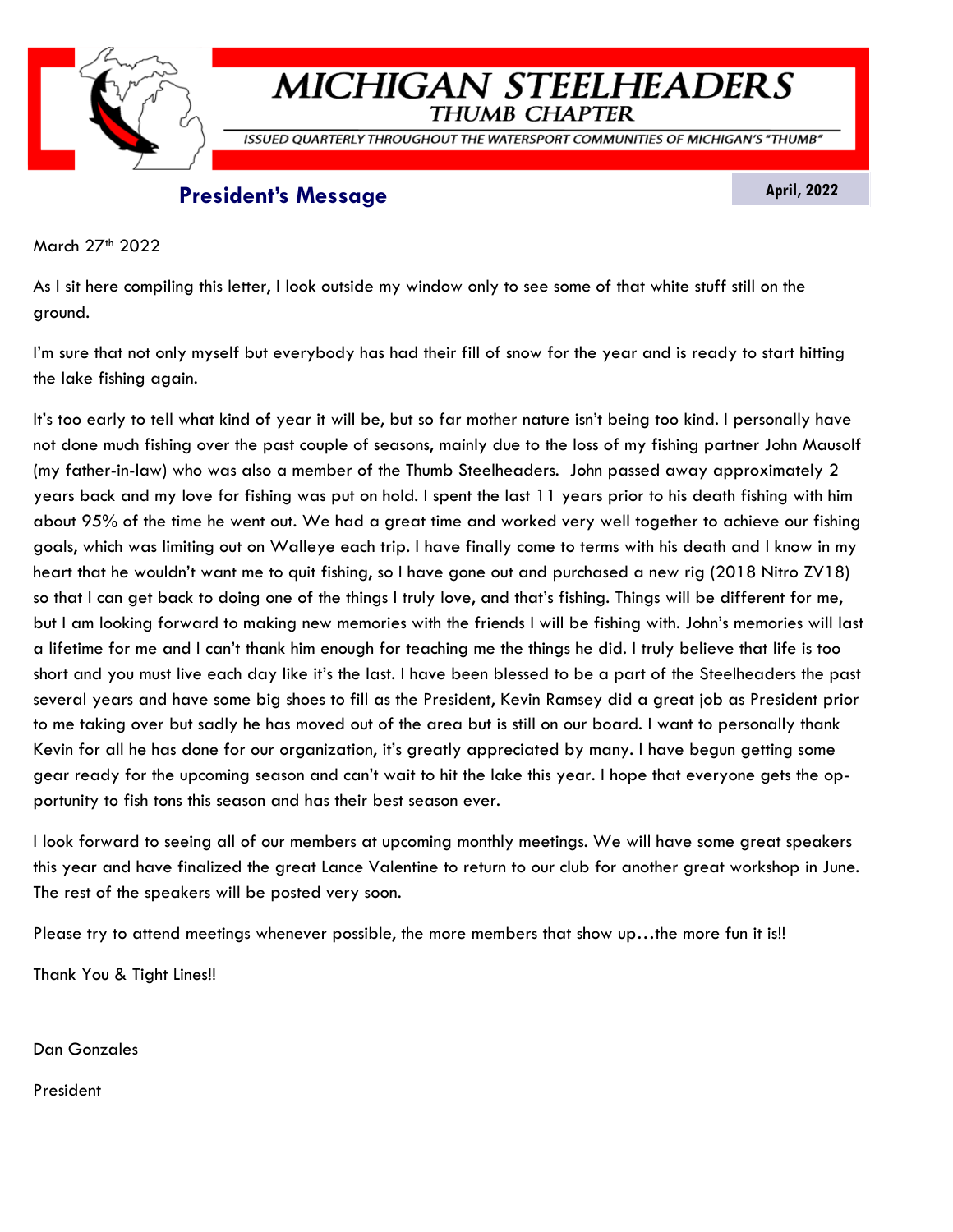# **WHY BE A THUMB STEELHEADER?**

Joining the Thumb Steelheaders is more than going to monthly meetings . The speakers we bring in educate our membership on the issues of the great lakes along with fishing tips & tricks. Many times I have sat in meetings and listened to speakers and I can honestly say that the Thumb Steelheaders are one of the most informed chapters in Michigan as we try to bring an array of speakers from all over the state. We do not just talk about trout and salmon, we talk about all species of fish and through the years are evolving into more of a fishing club. If anybody knows anyone that fishes, then they should become a member. We will be having a membership challenge to all current members, Starting April 14<sup>th</sup>. The person that brings in the most new members this year will be rewarded with a prize at the end of this year. We hope that everyone participates and brings in several new members in the process. If there are any questions feel free to reach out to

Walt Godzwon 810-404-5826 or Dan Gonzales 989-551-5314 for assistance.

# **2022 Can2Can Fishing Tournament**

We are looking for volunteers to check boats the morning of the tournament on May 7th. If you are willing to help please contact Walter @ 810-404-5826.

## **Upcoming Speakers for 2022**

Board Member Joe Mausolf has taken over the speaker chairmen. We have some exciting speakers already scheduled for this year. If you have any ideas or suggestions please let Joe know.

- April— Paul Zelenka / Membership
- May—Jason Gostiaux / Southern Lake Huron Fisheries Biologist
- June—Lance Valentine / Walleye
- Also have Andy Gorski, US Coast Guard, and Joel Anderson, but still need to schedule dates.

|                                                | <b>M.S.S.F.A. MEMBERSHIP APPLICATION</b>       |                                                          |                                             |
|------------------------------------------------|------------------------------------------------|----------------------------------------------------------|---------------------------------------------|
| <b>Todays Date:</b>                            | Method of Payment: Check Cash Credit Card      |                                                          | Check Membership Type Below                 |
|                                                | (check one) Visa MC CC Exp. Date: 3-Digit Code |                                                          | Renewal:                                    |
| <b>Credit Card Number:</b>                     |                                                |                                                          | New Member: ________                        |
| <b>Membership Expiration Date:</b><br>Phone #: |                                                |                                                          | Associate:<br>(Home Chapter required below) |
| <b>Members Name:</b>                           |                                                |                                                          | Other:                                      |
| Address:                                       |                                                |                                                          | Write in Home Chapter if Associate          |
| City, State, Zip                               |                                                |                                                          | Membership Payment:                         |
| e-mail Address:                                |                                                |                                                          | <b>Tribal Negotiations Fund</b>             |
| Sponsored By:                                  |                                                |                                                          | Total:                                      |
|                                                | <b>MSSFA State and Chapter Dues (yearly)</b>   |                                                          |                                             |
| Battle Creek \$50.00                           | Holland \$40,00                                | Traverse City \$40.00                                    |                                             |
| Flint River Valley \$40.00                     | Huron Valley \$40.00                           | White River \$40.00                                      |                                             |
| Grand Haven \$40,00                            | Metro West \$40.00                             | At Large Membership \$35.00                              |                                             |
| Grand Rapids \$45.00                           | South Haven \$40.00                            | Junior Membership \$5.00                                 |                                             |
| Great Lakes Bay Region \$40.00                 | SW ML (St. Joseph) \$45.00<br>Thumb \$40,00    | <b>Mail to: MSSFA</b><br>PO Box 408, Davisburg, MI 48350 |                                             |
| Rev. 9-14-15                                   | White - State Copy / Yellow - Member Copy /    | Pink - Chapter Copy                                      |                                             |

Please take a look at your address block on the back of this newsletter. Just above your name is the date that your membership will expire. If your dues are coming up in the next quarter, please reduce our mailing cost by filling out the form below and sending it along with a check for \$40 to our membership chairman at:

> Walter Godzwon 5827 Russell Road Palms, MI 48465 810-404-5826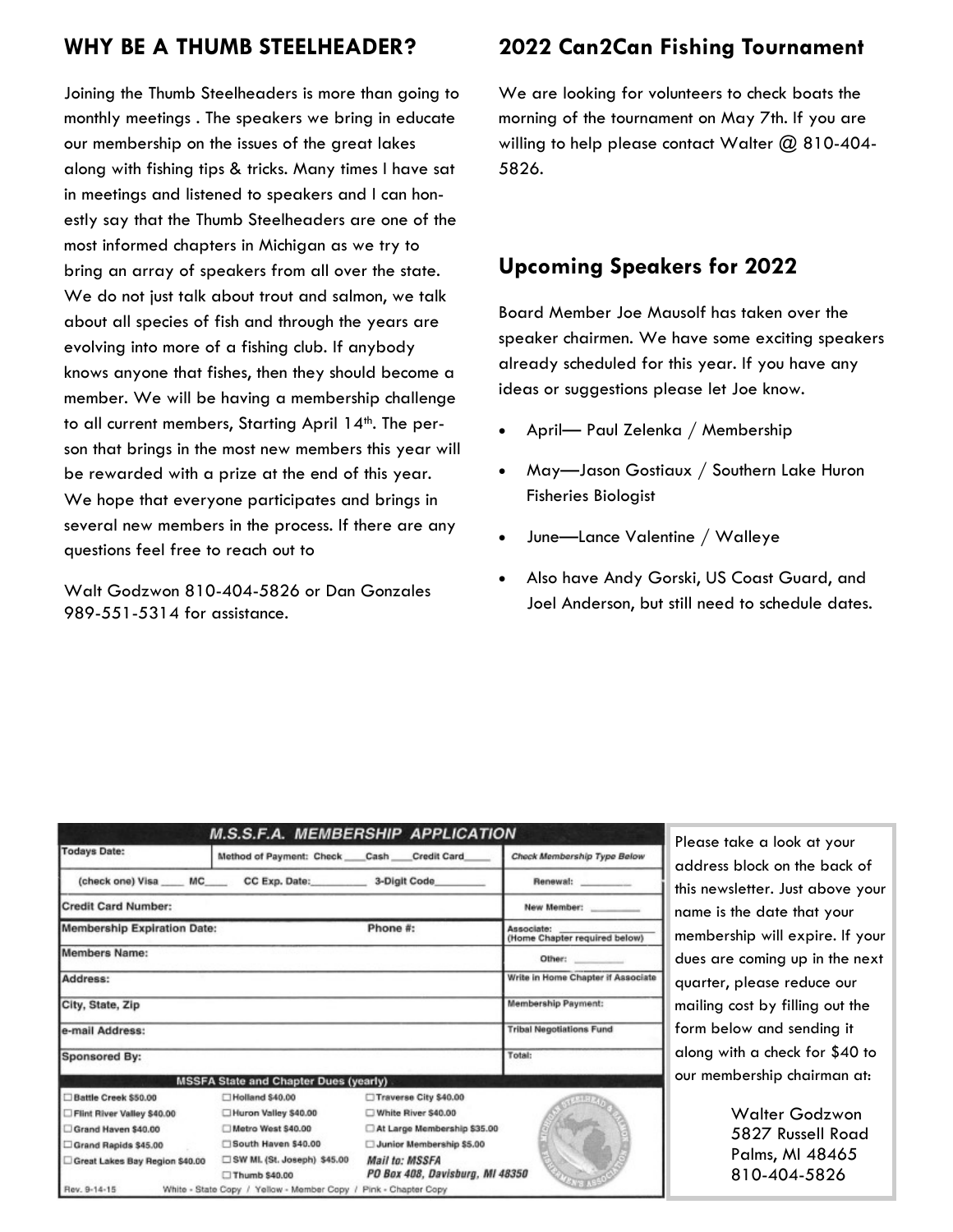